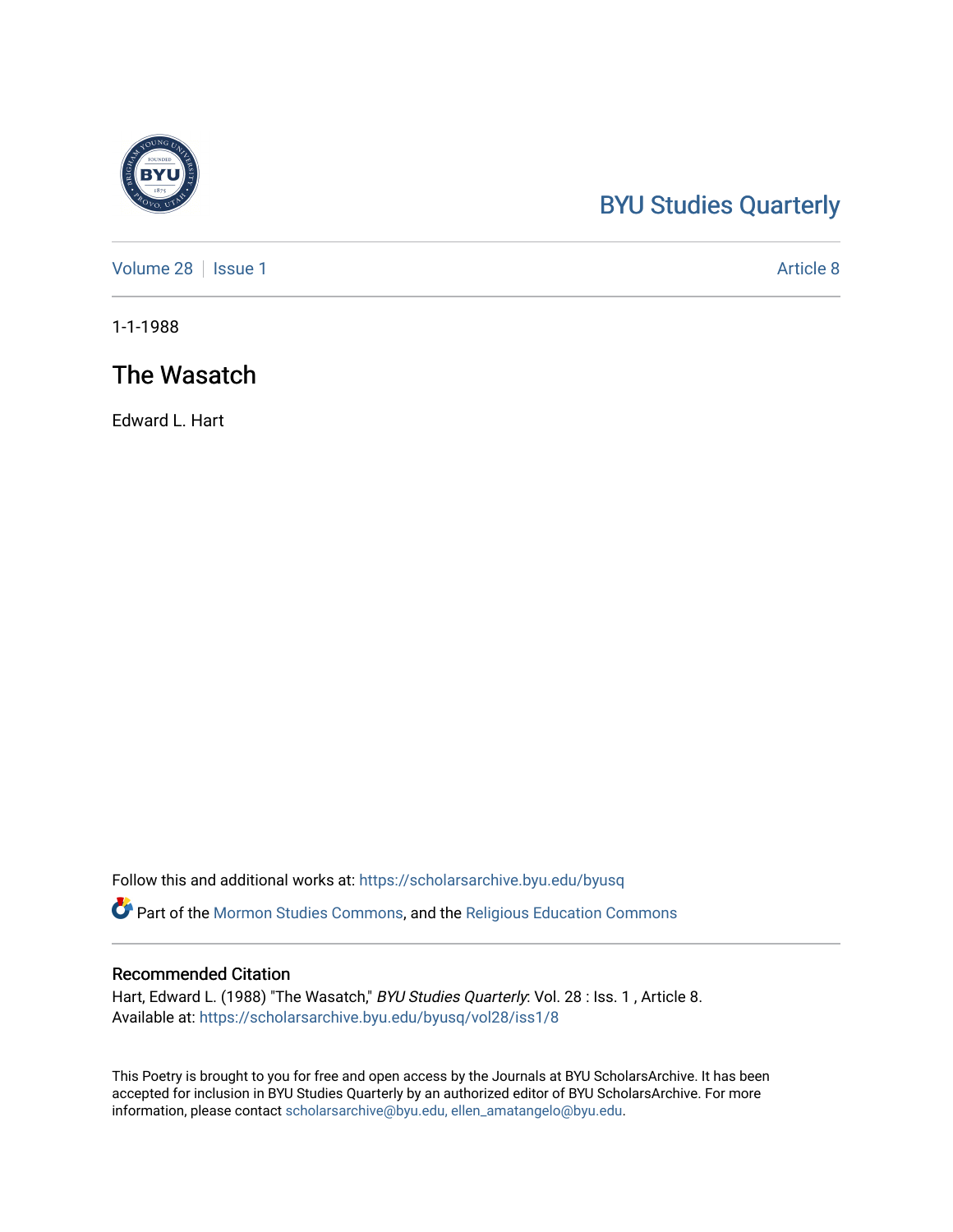from northern reach to southern stretch the wasatch capture cloud cargoes lifted by pacific Winds from spouting whales and fish in flight, From drying bodies on beaches at Malibu Or sweating *in labore veneris* on Mexican sands: all vapors of the deeps and shallows congregating Around Nebo or Twin Peaks, swirling and churning, Metamorphose into dropping rain and snow.

The sculpture of the landscape came from winds bringing the rains that dredged valleys and crenelated Crests: sharpening skylines over ages and draining Detritus from a thousand gouged gullies Onto Basin plains that sank in silence As the Wasatch reared skyward on faulted scarps Beside them: isostatic clash in contrast— A thousand feet of uncompacted sediment Westward and Cottonwood granite to the east— While equalizers work away: granitic Feldspars decaying to clay, freed quartz Globules, and mafic minerals washing to plains, Rains scouring the mountains' stone face. Crystals are living things, as mountains are, conceived in dark recesses of the mother world To grow in slow gestation from the central heat And pressure of the womb, in genesis controlled By blueprint forces sure as DNA. The Wasatch Mountains live, and living nurture Other lives—forests and fields—an equal Footing afforded weeds and flowers. Each patch Of land, aspiring to its climax, starts with weeds And builds superior forms to ultimate goals. Old fir trees topple or fires fell them, and life Blossoms at bottom again in lichens—fungus And alga bound siblings—and growing once more Toward trees with all forms fighting to survive By schemes devious and intricate: hybridizing, Flying, or playing dead for generations,

## The Wasatch